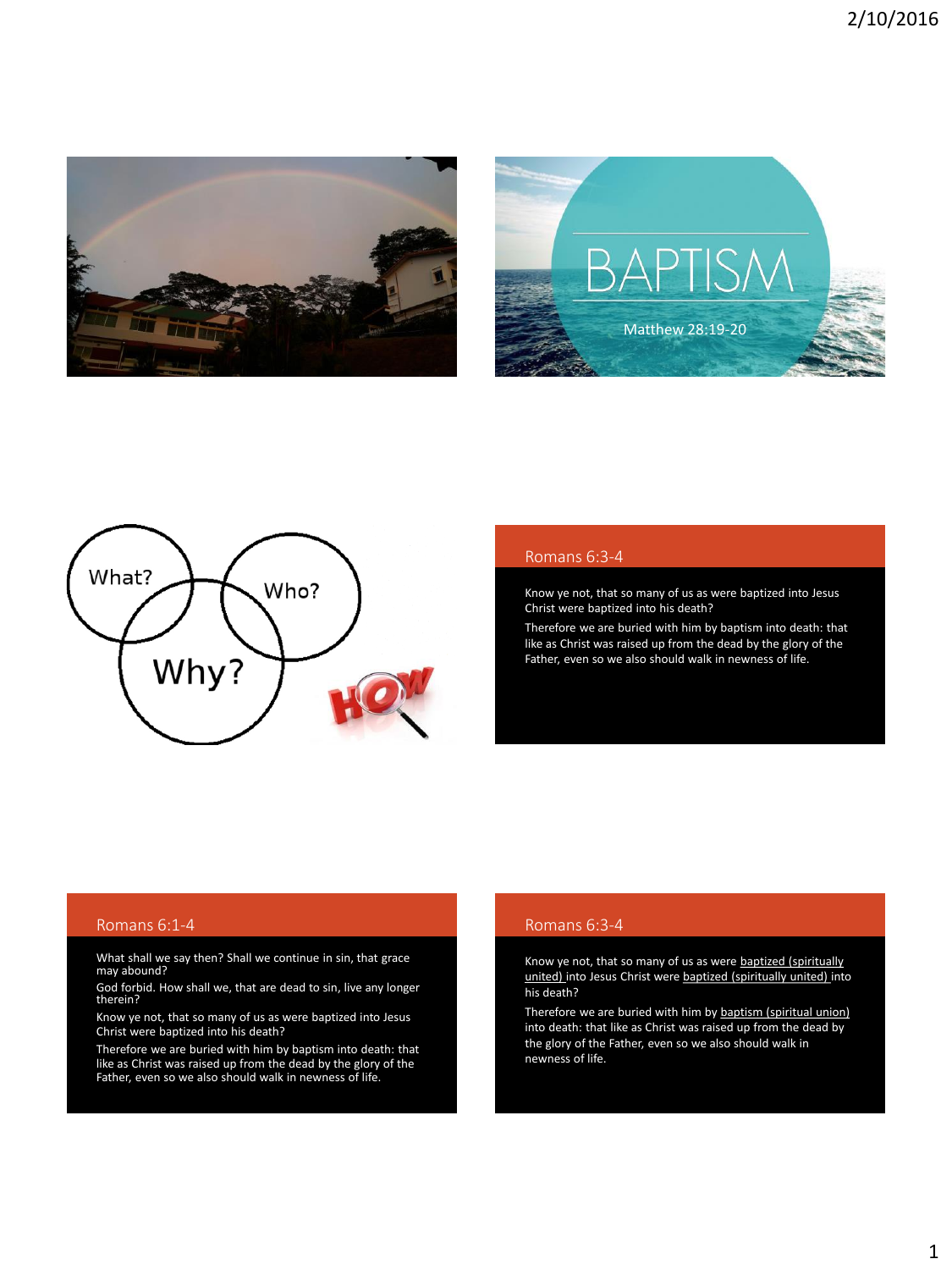# 1 Cor. 12:13

For by one Spirit are we all baptized (spiritually united) into one body, whether we be Jews or Gentiles, whether we be bond or free; and have been all made to drink into one Spirit.

## Spiritual Baptism

# Spiritual union with Christ & His church @ the point of true belief

## Water Baptism – What?

Water baptism is • The outward declaration of inner spiritual reality

#### Matthew 28:19-20

Go ye therefore, and teach (*make disciples*) all nations, *baptizing them in the name of the Father, and of the Son, and of the Holy Ghost*: Teaching them to observe all things whatsoever I have commanded you: and, lo, I am with you always, even unto the end of the world. Amen.

## Water Baptism – what?

•Not a work required for salvation

# Ephesians 2:8-9

For by grace are ye saved through faith; and that not of yourselves: it is the gift of God: Not of works, lest any man should boast.

## Water Baptism – What?

#### Water baptism is

• The outward declaration of inner spiritual reality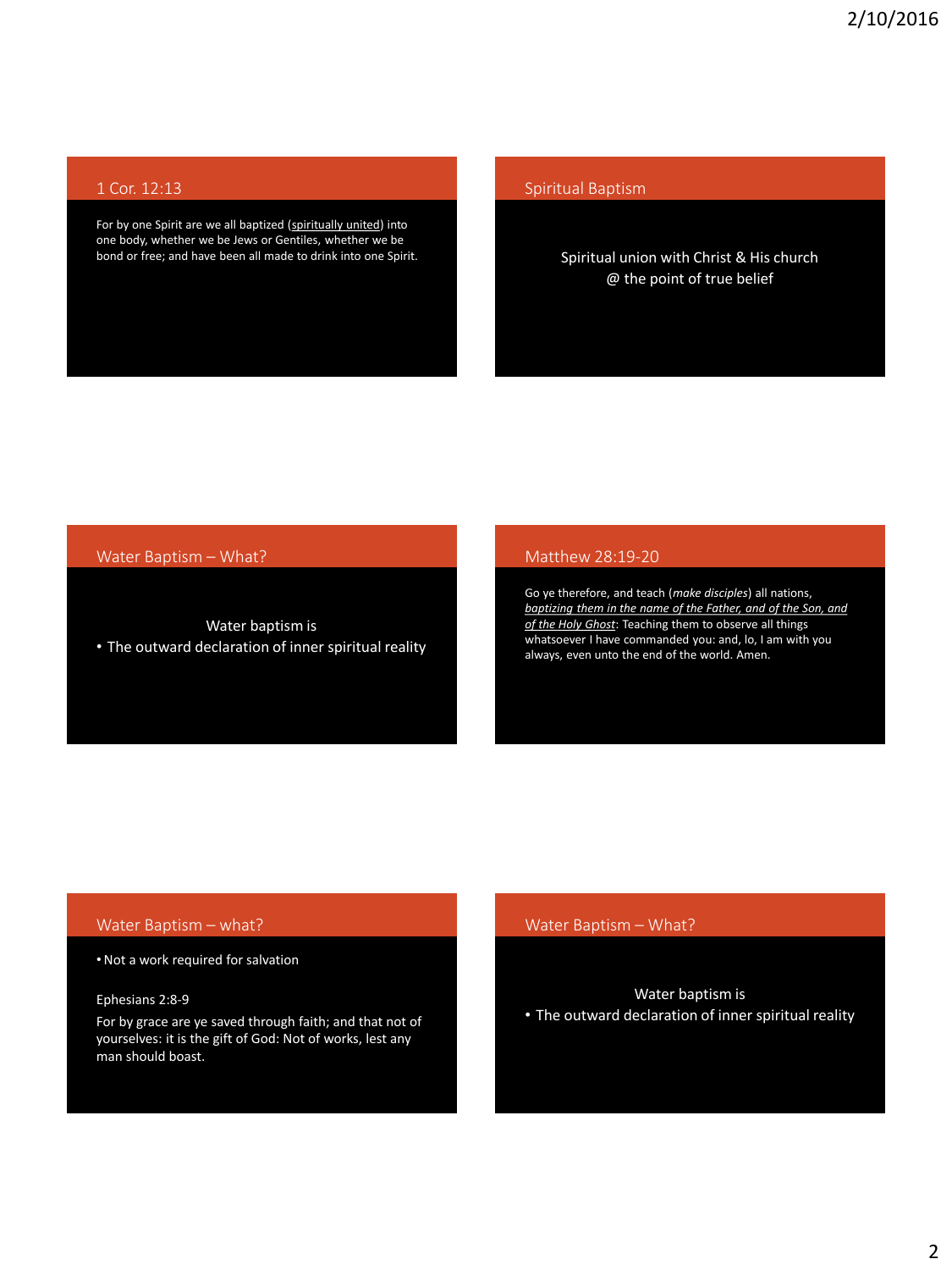#### Baptism

Spiritual baptism

• union with Christ & His church @ the point of true belief

Water baptism

• outward testimony of inner reality

#### "Household" passages

- Acts 16:15 household of Lydia
- Acts 16:30-33 household of Philippian jailer
- 1 Corinthians 1:16 household of Stephanus

#### Acts 16:14-15

And a certain woman named Lydia, a seller of purple, of the city of Thyatira, which worshipped God, heard us: whose heart the Lord opened, that she attended unto the things which were spoken of Paul. <u>And when she was baptized, and her household</u>, she besought us,<br>saying, If ye have judged me to be faithful to the Lord, come into my house, and abide there. And she constrained us.

#### Romans 4:11

And he *(Abraham)* received the sign of circumcision, a seal of the righteousness of the faith which he had yet being uncircumcised: that he might be the father of all them that believe, though they be not circumcised; that righteousness might be imputed unto them also….

#### Romans 9:6-8

Not as though the word of God hath taken none effect. For they are not all Israel *(true Israel),* which are of Israel *(national Israel):*

Neither, because they are the seed of Abraham, are they all children: but, In Isaac shall thy seed be called.

That is, They which are the children of the flesh, these are not the children of God: but the children of the promise are counted for the seed.

# Circumcision = Baptism?

#### • Acts 15:1-2

And certain men which came down from Judaea taught the brethren, and said, Except ye be circumcised after the manner of Moses, ye cannot be saved.

When therefore Paul and Barnabas had no small dissension and disputation with them, they determined that Paul and Barnabas, and certain other of them, should go up to Jerusalem unto the apostles and elders about this question.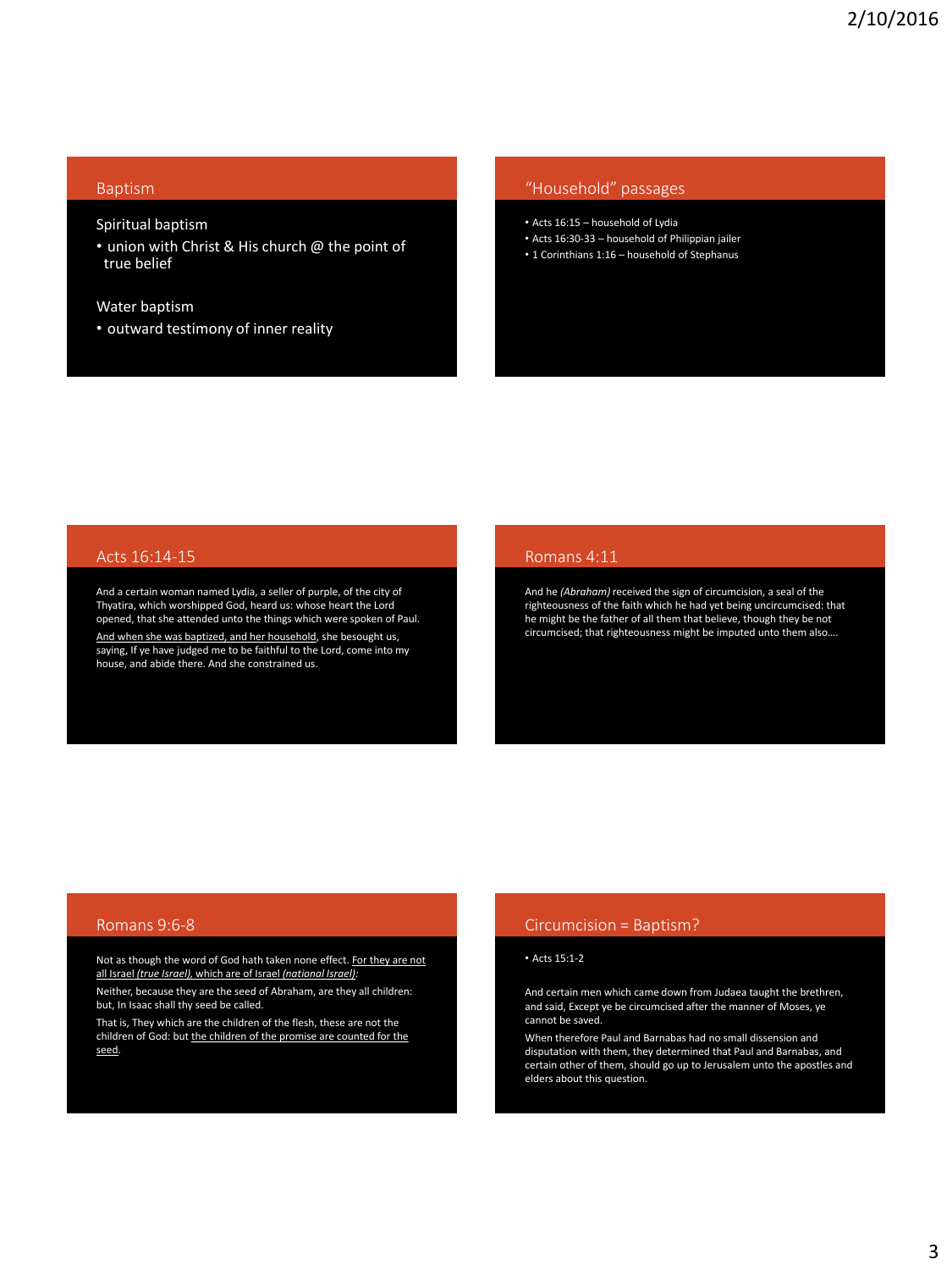## Water Baptism – Who?

Water baptism is • for those who have believed in Jesus Christ

## PPCC Distinctive

PPCC practices believers' baptism. We believe that baptism is a public declaration of faith and identification with the Lord Jesus Christ by a believer. As such, PPCC does not practice infant baptism.

## Matthew 28:19-20

Go ye therefore, and teach (*make disciples*) all nations, *baptizing them in the name of the Father, and of the Son, and of the Holy Ghost*: Teaching them to observe all things whatsoever I have commanded you: and, lo, I am with you always, even unto the end of the world. Amen.

### Water Baptism – Why?

## Water baptism is • obedience to the command of Jesus Christ

### Matthew 28:19-20

Go ye therefore, and teach (*make disciples*) all nations, *baptizing them in the name of the Father, and of the Son, and of the Holy Ghost*: Teaching them to observe all things whatsoever I have commanded you: and, lo, I am with you always, even unto the end of the world. Amen.

#### "in the name of the Father, Son and Holy Ghost"

- Acts 2:38, "And Peter said to them, 'Repent, and be baptized every one of you in the name of Jesus Christ....
- Acts 10:48, "And he (Peter) commanded them to be baptized in the name of the Lord...
- Acts 19:5, "And when they heard this, they were baptized in the name of the Lord Jesus."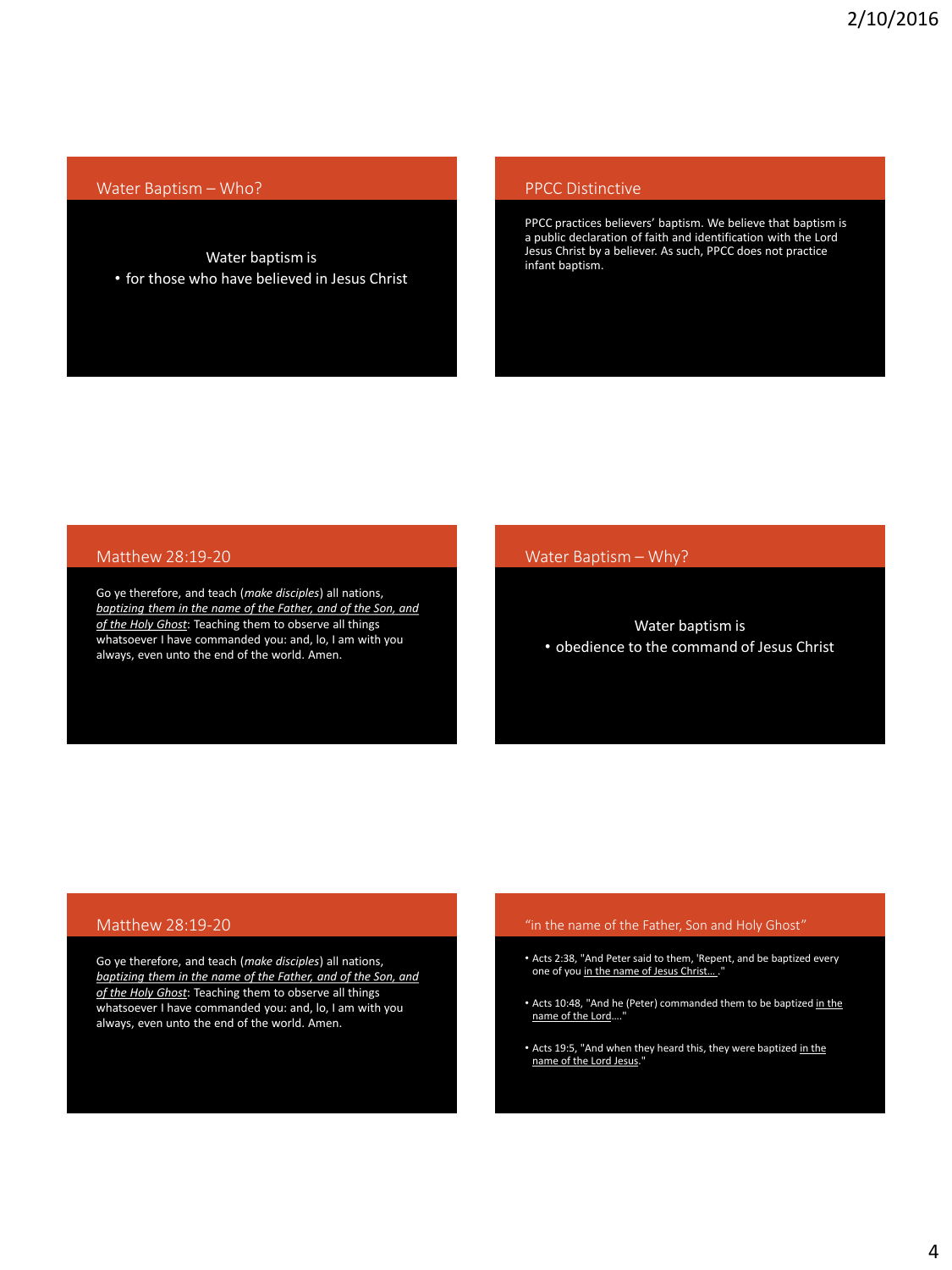#### "in the name of the Father, Son and Holy Ghost"

- Acts 2:38, "And Peter said to them, 'Repent, and be baptized every one of you in (Gk. upon) the name of Jesus Christ...."
- Acts 10:48, "And he (Peter) commanded them to be baptized in (Gk. by / in connection with) the name of the Lord..."

### "in the name of the Father, Son and Holy Ghost"

#### Acts 19:3-5

And he said unto them, Unto what then were ye baptized? And they said, Unto John's baptism.

Then said Paul, John verily baptized with the baptism of repentance, saying unto the people, that they should believe on him which should come after him, that is, on Christ Jesus.

When they heard this, they were baptized in the name of the Lord Jesus.

# Matthew 28:19-20

Go ye therefore, and teach (*make disciples*) all nations, *baptizing them in the name of the Father, and of the Son, and of the Holy Ghost*: Teaching them to observe all things whatsoever I have commanded you: and, lo, I am with you always, even unto the end of the world. Amen.

#### "in the name of the Father, Son and Holy Ghost"

"We have every reason for using the full name of God as Jesus uttered it, and no reason can be advanced for doing anything else. While the participle βαπτίζοντες is not an imperative, it yet receives imperative force from the main verb which is imperative. Here Jesus prescribes how we are to make disciples, and what he wants us to do he states in these words …"

R. C. H. Lenski, *The Interpretation of St. Matthew's Gospel* (Minneapolis, MN: Augsburg Publishing House, 1961), 1177.

## Water baptism – How?

1. "Baptize" from the Greek verb "*baptizo*" = "to dip, immerse."

2. Earliest history of the church indicates immersion was practiced first, but exceptions were made later, and pouring was introduced, followed by sprinkling.

3. More water NOT EQUAL TO More faith

## PPCC Distinctive

PPCC practices immersion for baptismal candidates who are able to be immersed. We believe that the Greek word for "baptize" in the New Testament means to dip or immerse, and that immersion best visually depicts a believer's identification with the death, burial and resurrection of our Lord.